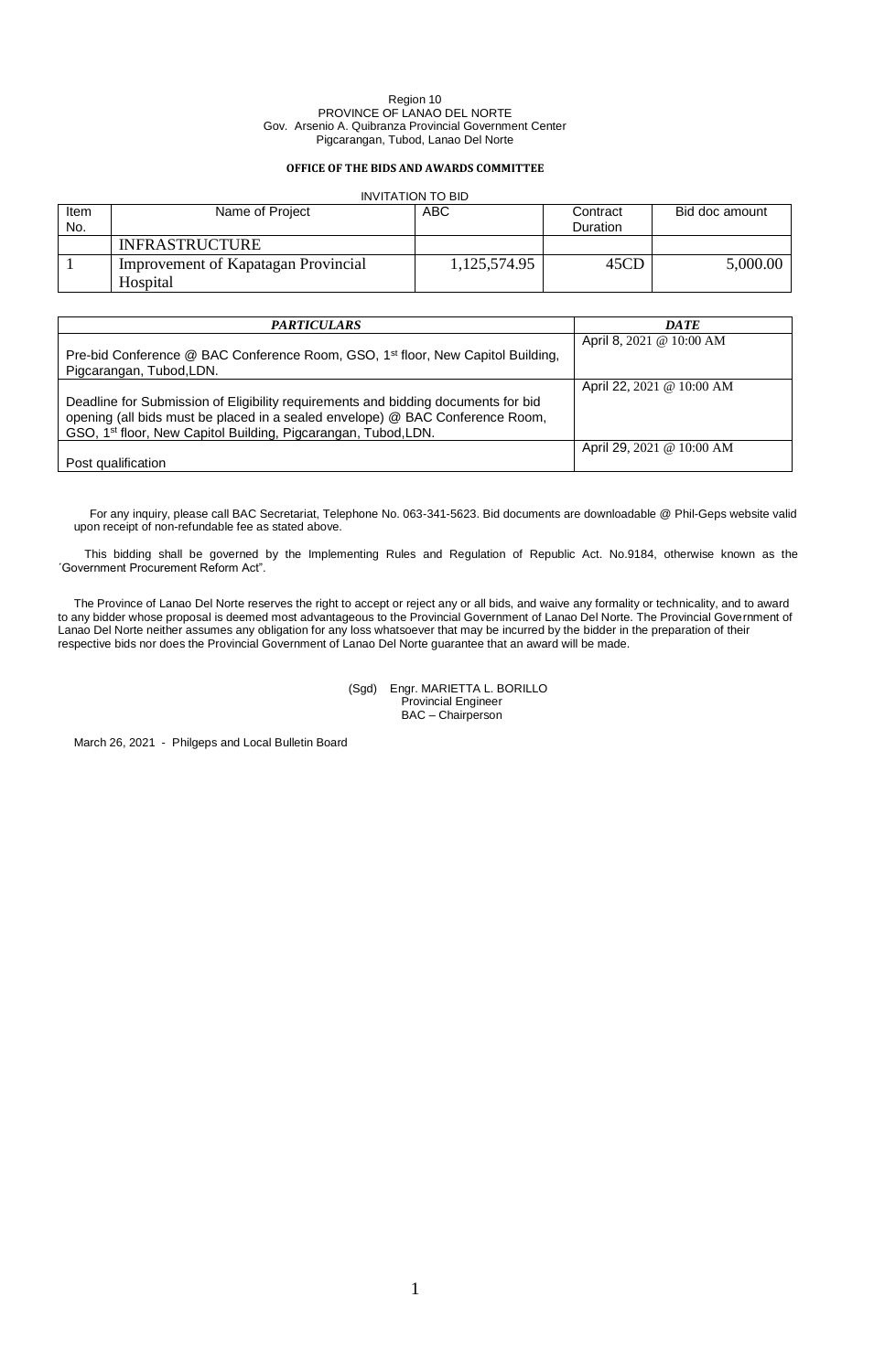# **OFFICE OF THE BIDS AND AWARDS COMMITTEE**

### INVITATION TO BID

| <b>Item</b><br>No. | Name of Project                                                                                                                                                 | ABC              | Contract<br>Duration | Bid doc amount |
|--------------------|-----------------------------------------------------------------------------------------------------------------------------------------------------------------|------------------|----------------------|----------------|
|                    | <b>GOODS</b>                                                                                                                                                    |                  |                      |                |
| 1.                 | Supply, delivery, testing and commissioning of<br>Brandnew Backhoe Dozer, Crawler steel type for<br>various Calamity use in the Province of Lanao<br>del Norte. | PHP10,680,100.00 | 60cd                 | 25,000.00      |
| 2.                 | Supply, delivery on site, commissioning and<br>testing of 13 units RICE THRESHERS for Upland<br>Rice Productio                                                  | 1,046,500.00     | 45 cd                | 5,000.00       |
| 3.                 | Supply and delivery of one unit brandnew<br>vehicle Pick up type 4x4 (5 speed manual) for<br>Provincial Civil Security Unit use.                                | 2,000,000.00     | $45 \text{ cd}$      | 5,000.00       |
| 4.                 | Supply, delivery, testing and commissioning of<br>ONE (1) Unit Ultrasound machine with complete<br>accessories for Kapatagan Provincial Hospital.               | 13,500,000.00    | $60 \text{ cd}$      | 25,000.00      |
|                    | <b>INFRASTRUCTURE</b>                                                                                                                                           |                  |                      |                |
|                    | CONSTRUCTION OF MORGUE AND<br>POWERHOUSE/MOTORPOOL FOR SND<br>PROVINCIAL HOSPITAL                                                                               | 2,500,000.000    | 90CD                 | 5,000.00       |

| <i><b>PARTICULARS</b></i>                                                                                                                                                                                                                        | <b>DATE</b>               |
|--------------------------------------------------------------------------------------------------------------------------------------------------------------------------------------------------------------------------------------------------|---------------------------|
| Pre-bid Conference @ BAC Conference Room, GSO, 1 <sup>st</sup> floor, New Capitol Building,<br>Pigcarangan, Tubod, LDN.                                                                                                                          | April 8, 2021 @ 10:00 AM  |
| Deadline for Submission of Eligibility requirements and bidding documents for bid<br>opening (all bids must be placed in a sealed envelope) @ BAC Conference Room,<br>GSO, 1 <sup>st</sup> floor, New Capitol Building, Pigcarangan, Tubod, LDN. | April 22, 2021 @ 10:00 AM |
| Post qualification                                                                                                                                                                                                                               | April 29, 2021 @ 10:00 AM |

For any inquiry, please call BAC Secretariat, Telephone No. 063-341-5623. Bid documents are downloadable @ Phil-Geps website valid upon receipt of non-refundable fee as stated above.

This bidding shall be governed by the Implementing Rules and Regulation of Republic Act. No.9184, otherwise known as the ´Government Procurement Reform Act".

The Province of Lanao Del Norte reserves the right to accept or reject any or all bids, and waive any formality or technicality, and to award to any bidder whose proposal is deemed most advantageous to the Provincial Government of Lanao Del Norte. The Provincial Government of Lanao Del Norte neither assumes any obligation for any loss whatsoever that may be incurred by the bidder in the preparation of their respective bids nor does the Provincial Government of Lanao Del Norte guarantee that an award will be made.

> (Sgd) Engr. MARIETTA L. BORILLO Provincial Engineer BAC – Chairperson

March 23, 2021 - Philgeps and Local Bulletin Board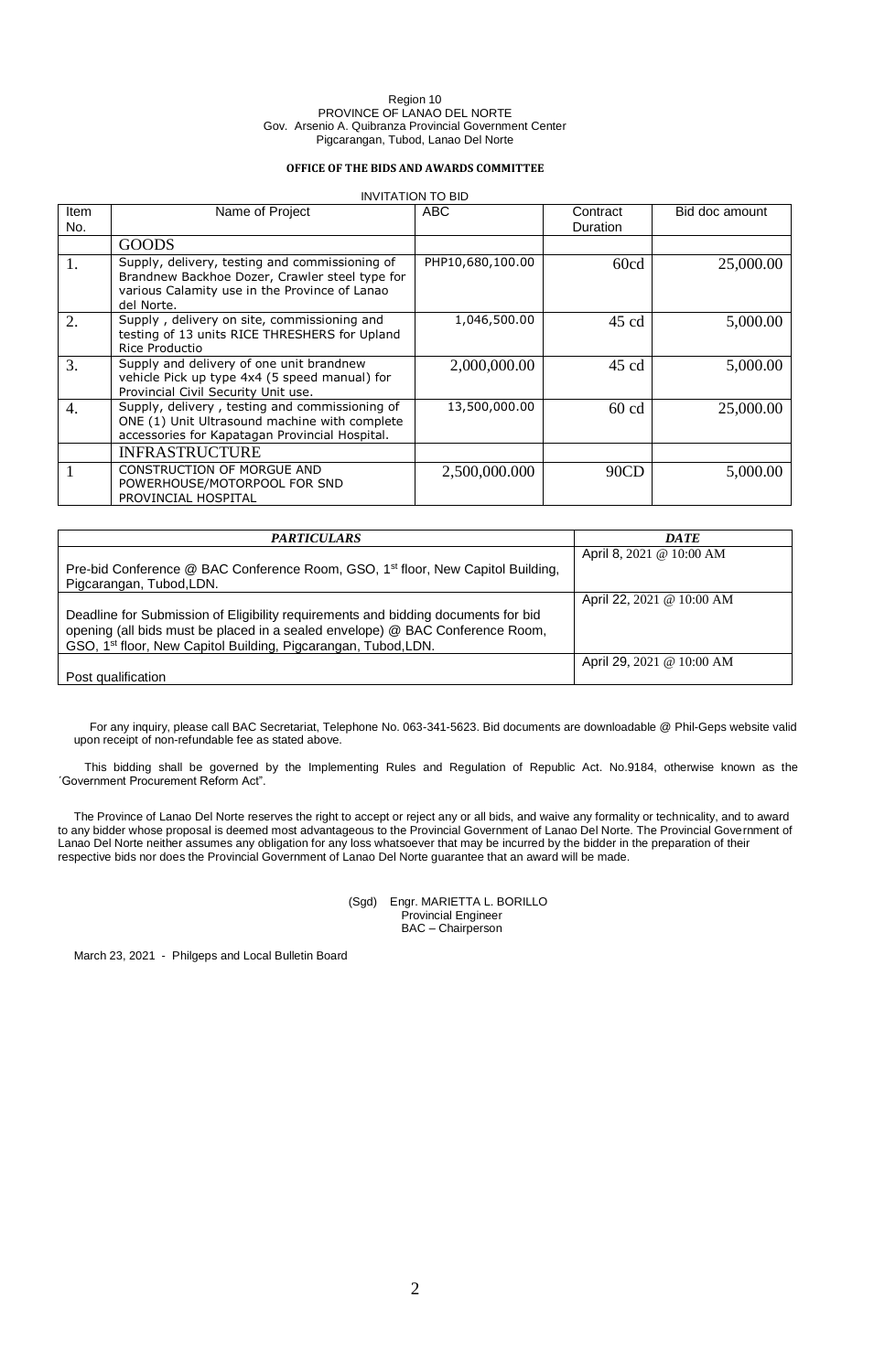# **OFFICE OF THE BIDS AND AWARDS COMMITTEE**

# REQUEST FOR PROPOSAL (NEGOTIATED PROCUREMENT- 2 FAILED BIDDING)

| Item<br>No. | Name of Project                                                                                             | <b>ABC</b>   | <b>Contract Duration</b> |
|-------------|-------------------------------------------------------------------------------------------------------------|--------------|--------------------------|
|             | <b>CONSULTANCY</b>                                                                                          |              |                          |
|             | CONSULTING SERVICES FOR THE<br>FORMULATION OF INDUSTRIAL LOCATOR MAP<br>FOR THE PROVINCE OF LANAO DEL NORTE | 5,000,000.00 | 194 CD                   |
|             | xxxxxxxxxxxxxxx                                                                                             |              |                          |

| <i><b>PARTICULARS</b></i>                                                                                                                                                                                                                        | <b>DATE</b>                |
|--------------------------------------------------------------------------------------------------------------------------------------------------------------------------------------------------------------------------------------------------|----------------------------|
|                                                                                                                                                                                                                                                  | Feb. 25, 2021 @ 10:00 AM   |
| Deadline for Submission of Eligibility requirements and bidding documents for bid<br>opening (all bids must be placed in a sealed envelope) @ BAC Conference Room,<br>GSO, 1 <sup>st</sup> floor, New Capitol Building, Pigcarangan, Tubod, LDN. |                            |
|                                                                                                                                                                                                                                                  | March 4, 2021 @ $10:00$ AM |
| Post qualification                                                                                                                                                                                                                               |                            |

For any inquiry, please call BAC Secretariat, Telephone No. 063-341-5623. Bid documents are downloadable @ Phil-Geps website valid upon receipt of non-refundable fee as stated above.

This bidding shall be governed by the Implementing Rules and Regulation of Republic Act. No.9184, otherwise known as the ´Government Procurement Reform Act".

The Province of Lanao Del Norte reserves the right to accept or reject any or all bids, and waive any formality or technicality, and to award to any bidder whose proposal is deemed most advantageous to the Provincial Government of Lanao Del Norte. The Provincial Government of Lanao Del Norte neither assumes any obligation for any loss whatsoever that may be incurred by the bidder in the preparation of their respective bids nor does the Provincial Government of Lanao Del Norte guarantee that an award will be made.

> (Sgd) Engr. MARIETTA L. BORILLO Provincial Engineer BAC – Chairperson

February 8, 2021 - Philgeps and Local Bulletin Board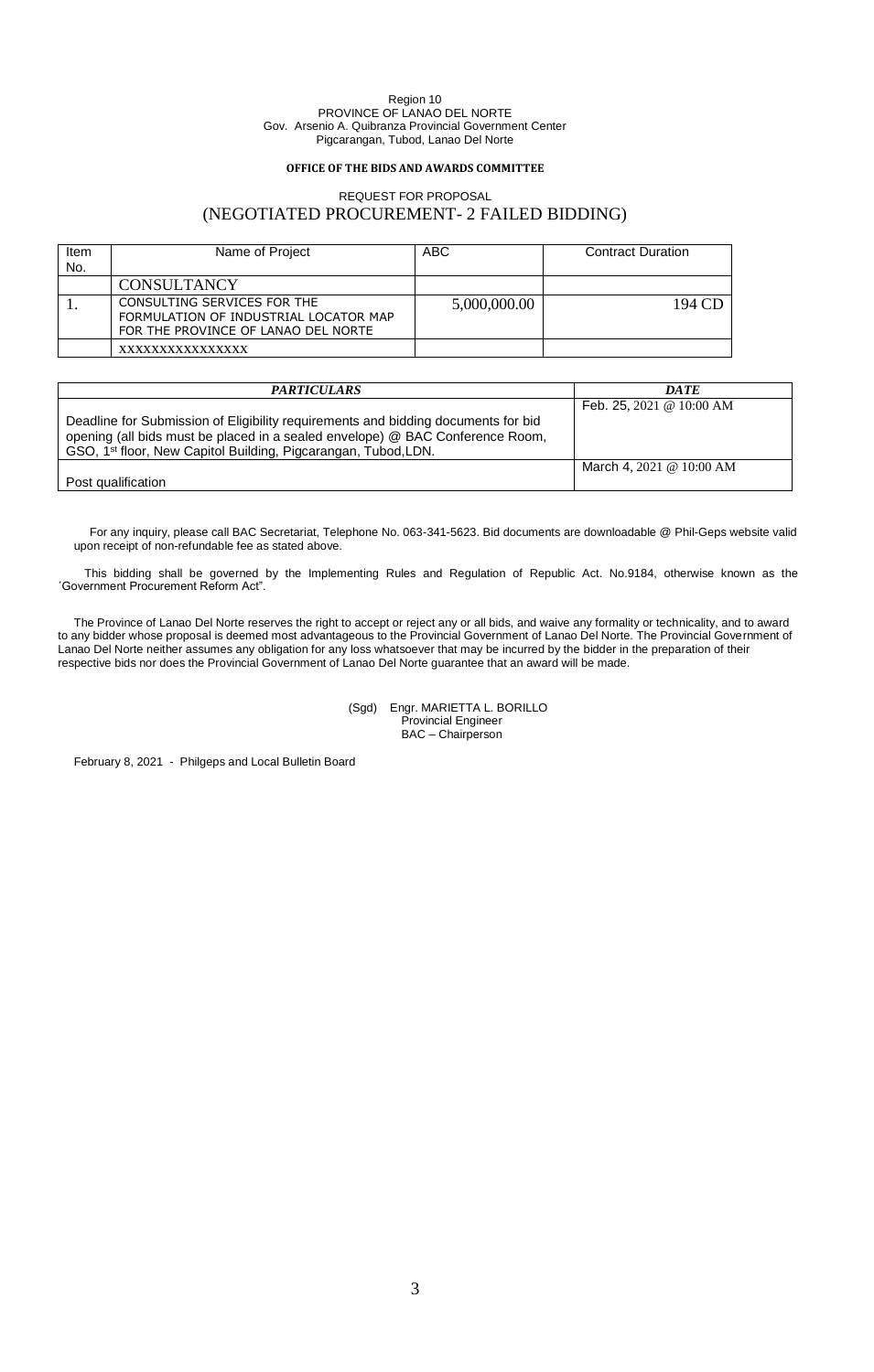# **OFFICE OF THE BIDS AND AWARDS COMMITTEE**

# INVITATION TO BID

| Item<br>No. | Name of Project                           | <b>ABC</b>   | Contract<br><b>Duration</b> | Bid doc amount |
|-------------|-------------------------------------------|--------------|-----------------------------|----------------|
|             | <b>GOODS</b>                              |              |                             |                |
| 1.          | Supply and delivery of free range         | 1,984,000.00 | 60 CD                       | 5,000.00       |
|             | chicken for livelihood assistance for the |              |                             |                |
|             | farmers cooperative affected by the       |              |                             |                |
|             | Pandemic.                                 |              |                             |                |
| 2.          | Procurement of Diesel Fuel for Concreting | 1,680,000.00 | 60 CD                       | 5,000.00       |
|             | of Capitol Access road and PEO road.      |              |                             |                |
|             | XXXXXXXXXXXXXXXXXXX                       |              |                             |                |
|             |                                           |              |                             |                |
|             |                                           |              |                             |                |

| <i><b>PARTICULARS</b></i>                                                                                                                                                                                                            | <b>DATE</b>                         |
|--------------------------------------------------------------------------------------------------------------------------------------------------------------------------------------------------------------------------------------|-------------------------------------|
| Pre-bid Conference @ BAC Conference Room, GSO, 1 <sup>st</sup> floor, New Capitol Building,<br>Pigcarangan, Tubod, LDN.                                                                                                              | February 18, 2021 @ 10:00 AM        |
|                                                                                                                                                                                                                                      | March 4, $2021 \& 10:00 \text{ AM}$ |
| Deadline for Submission of Eligibility requirements and bidding documents for bid<br>opening (all bids must be placed in a sealed envelope) @ BAC Conference Room,<br>GSO, 1st floor, New Capitol Building, Pigcarangan, Tubod, LDN. |                                     |
| Post qualification                                                                                                                                                                                                                   | March 11, 2021 @ $10:00$ AM         |

For any inquiry, please call BAC Secretariat, Telephone No. 063-341-5623. Bid documents are downloadable @ Phil-Geps website valid upon receipt of non-refundable fee as stated above.

This bidding shall be governed by the Implementing Rules and Regulation of Republic Act. No.9184, otherwise known as the ´Government Procurement Reform Act".

The Province of Lanao Del Norte reserves the right to accept or reject any or all bids, and waive any formality or technicality, and to award to any bidder whose proposal is deemed most advantageous to the Provincial Government of Lanao Del Norte. The Provincial Government of Lanao Del Norte neither assumes any obligation for any loss whatsoever that may be incurred by the bidder in the preparation of their respective bids nor does the Provincial Government of Lanao Del Norte guarantee that an award will be made.

> (Sgd) Engr. MARIETTA L. BORILLO Provincial Engineer BAC – Chairperson

February 8, 2021 - Philgeps and Local Bulletin Board

Region 10 PROVINCE OF LANAO DEL NORTE Gov. Arsenio A. Quibranza Provincial Government Center Pigcarangan, Tubod, Lanao Del Norte

# **OFFICE OF THE BIDS AND AWARDS COMMITTEE**

Region 10 PROVINCE OF LANAO DEL NORTE Gov. Arsenio A. Quibranza Provincial Government Center Pigcarangan, Tubod, Lanao Del Norte

### **OFFICE OF THE BIDS AND AWARDS COMMITTEE**

|      | <b>INVITATION TO BID</b>                                                    |              |          |                |  |  |
|------|-----------------------------------------------------------------------------|--------------|----------|----------------|--|--|
| Item | Name of Project                                                             | <b>ABC</b>   | Contract | Bid doc amount |  |  |
| No.  |                                                                             |              | Duration |                |  |  |
|      | <b>GOODS</b>                                                                |              |          |                |  |  |
|      | Procurement of One Unit Brandnew Vehicle for<br>Provincial Agriculture use. | 1,500,000.00 | 30 CD    | 5,000.00       |  |  |
|      | Supply and delivery of One Unit Brandnew Mini                               | 2,000,000.00 | 45CD     | 5,000.00       |  |  |
|      | Farm Tractor for provincial tree Nursery.                                   |              |          |                |  |  |
| 3.   | SUPPLY, INSTALLATION, TESTING AND                                           | 9,800,000.00 | 60CD     | 10,000.00      |  |  |
|      | CONSTRUCTION OF UNDERGROUND SEWERAGE                                        |              |          |                |  |  |
|      | <b>CONCRETE TANK FOR LNPH</b>                                               |              |          |                |  |  |
|      | <b>INFRA</b>                                                                |              |          |                |  |  |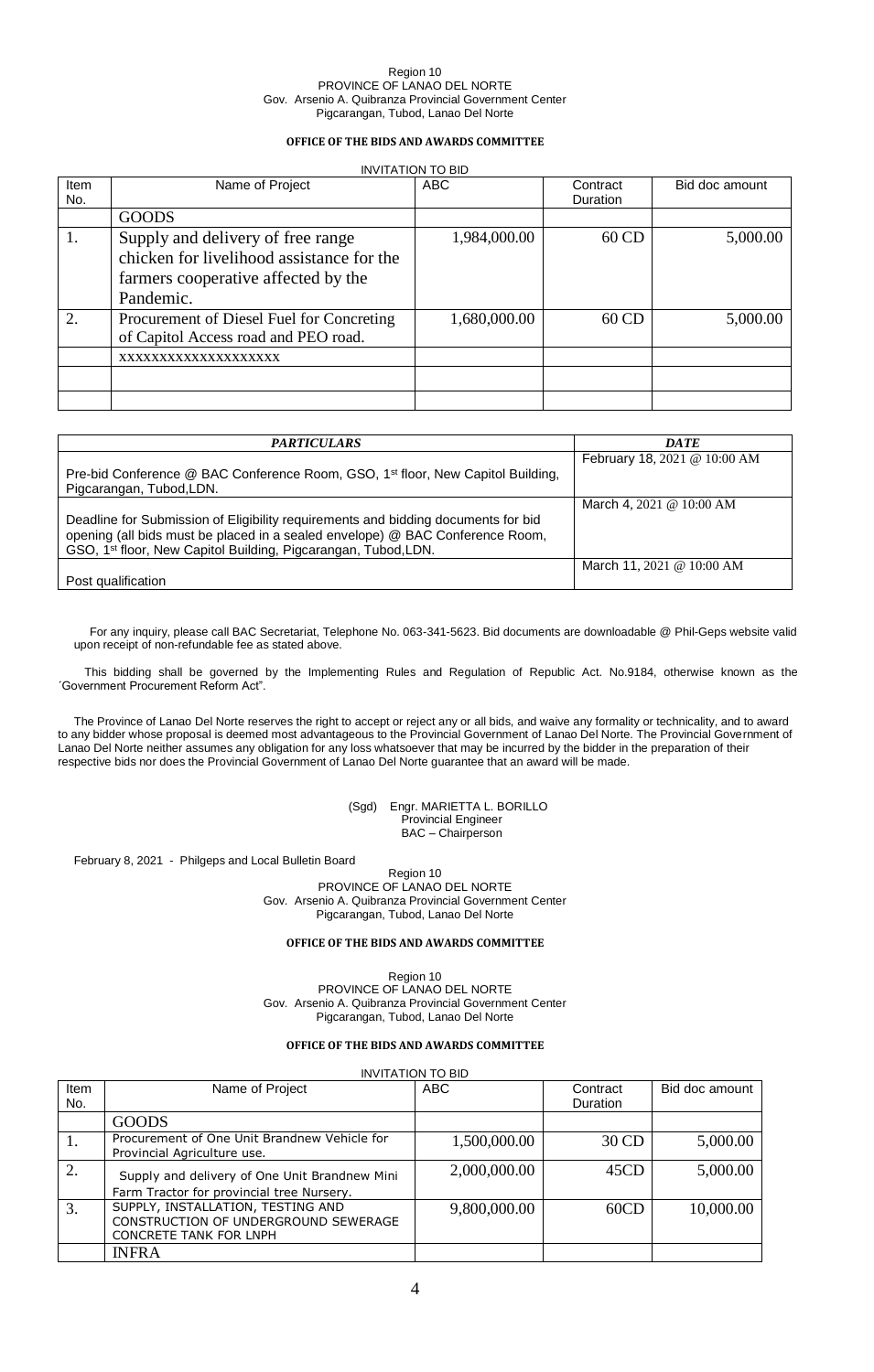|    | ENHANCEMENT OF PROVINCIAL CAPITOL PLAZA                                                                                                                                                            | 14,057,239.59 | 360 CD | 25,000.00 |
|----|----------------------------------------------------------------------------------------------------------------------------------------------------------------------------------------------------|---------------|--------|-----------|
|    | CONSTRUCTION OF INTERCEPTING LINE CANAL<br><b>SELECTED</b><br>CONCRETING<br>OF.<br>GROUND<br><b>AND</b><br><b>SURFACE</b><br>KOLAMBUGAN<br>PROVINCIAL<br>@<br>HOSPITAL EXISTING ISOLATION BUILDING | 338,194.00    | 30CD   | 5,000.00  |
|    | CONSTRUCTION OF EVACUATION CENTER                                                                                                                                                                  | 500,000.00    | 30CD   | 5,000.00  |
| 4. | CONSTRUCTION OF SLOPE PROTECTION ALONG<br>POB. KAPATAGAN-SAN VICENTE-CATHEDRAL<br>PROVINCIAL ROAD                                                                                                  | 50,000,000.00 | 241CD  | 25,000.00 |
|    | <b>XXXXX</b>                                                                                                                                                                                       |               |        |           |

| <i><b>PARTICULARS</b></i>                                                                                                                                                                                                            | <b>DATE</b>                  |
|--------------------------------------------------------------------------------------------------------------------------------------------------------------------------------------------------------------------------------------|------------------------------|
| Pre-bid Conference @ BAC Conference Room, GSO, 1 <sup>st</sup> floor, New Capitol Building,<br>Pigcarangan, Tubod, LDN.                                                                                                              | February 4, 2021 @ 10:00 AM  |
| Deadline for Submission of Eligibility requirements and bidding documents for bid<br>opening (all bids must be placed in a sealed envelope) @ BAC Conference Room,<br>GSO, 1st floor, New Capitol Building, Pigcarangan, Tubod, LDN. | February 18, 2021 @ 10:00 AM |
| Post qualification                                                                                                                                                                                                                   | February 25, 2021 @ 10:00 AM |

For any inquiry, please call BAC Secretariat, Telephone No. 063-341-5623. Bid documents are downloadable @ Phil-Geps website valid upon receipt of non-refundable fee as stated above.

This bidding shall be governed by the Implementing Rules and Regulation of Republic Act. No.9184, otherwise known as the ´Government Procurement Reform Act".

The Province of Lanao Del Norte reserves the right to accept or reject any or all bids, and waive any formality or technicality, and to award to any bidder whose proposal is deemed most advantageous to the Provincial Government of Lanao Del Norte. The Provincial Government of Lanao Del Norte neither assumes any obligation for any loss whatsoever that may be incurred by the bidder in the preparation of their respective bids nor does the Provincial Government of Lanao Del Norte guarantee that an award will be made.

> (Sgd) Engr. MARIETTA L. BORILLO Provincial Engineer BAC – Chairperson

January 27, 2021 - Philgeps and Local Bulletin Board

Region 10 PROVINCE OF LANAO DEL NORTE Gov. Arsenio A. Quibranza Provincial Government Center Pigcarangan, Tubod, Lanao Del Norte

# **OFFICE OF THE BIDS AND AWARDS COMMITTEE**

Region 10 PROVINCE OF LANAO DEL NORTE Gov. Arsenio A. Quibranza Provincial Government Center Pigcarangan, Tubod, Lanao Del Norte

# **OFFICE OF THE BIDS AND AWARDS COMMITTEE**

|      | <b>INVITATION TO BID</b>                   |               |                 |                |  |  |
|------|--------------------------------------------|---------------|-----------------|----------------|--|--|
| Item | Name of Project                            | <b>ABC</b>    | Contract        | Bid doc amount |  |  |
| No.  |                                            |               | <b>Duration</b> |                |  |  |
|      | <b>GOODS</b>                               |               |                 |                |  |  |
| 1.   | Procurement of various fruit tree          | 1,940,000.00  | 30 CD           | 5,000          |  |  |
|      | seedlings for Fruit tree Planting Program. |               |                 |                |  |  |
| 2.   | Supply, delivery, Installation and         | 10,000,000.00 | 60 CD           | 10,000         |  |  |
|      | Commissioning of TWO (2) units SIREN for   |               |                 |                |  |  |
|      | mass Notification Alarm Siren System.      |               |                 |                |  |  |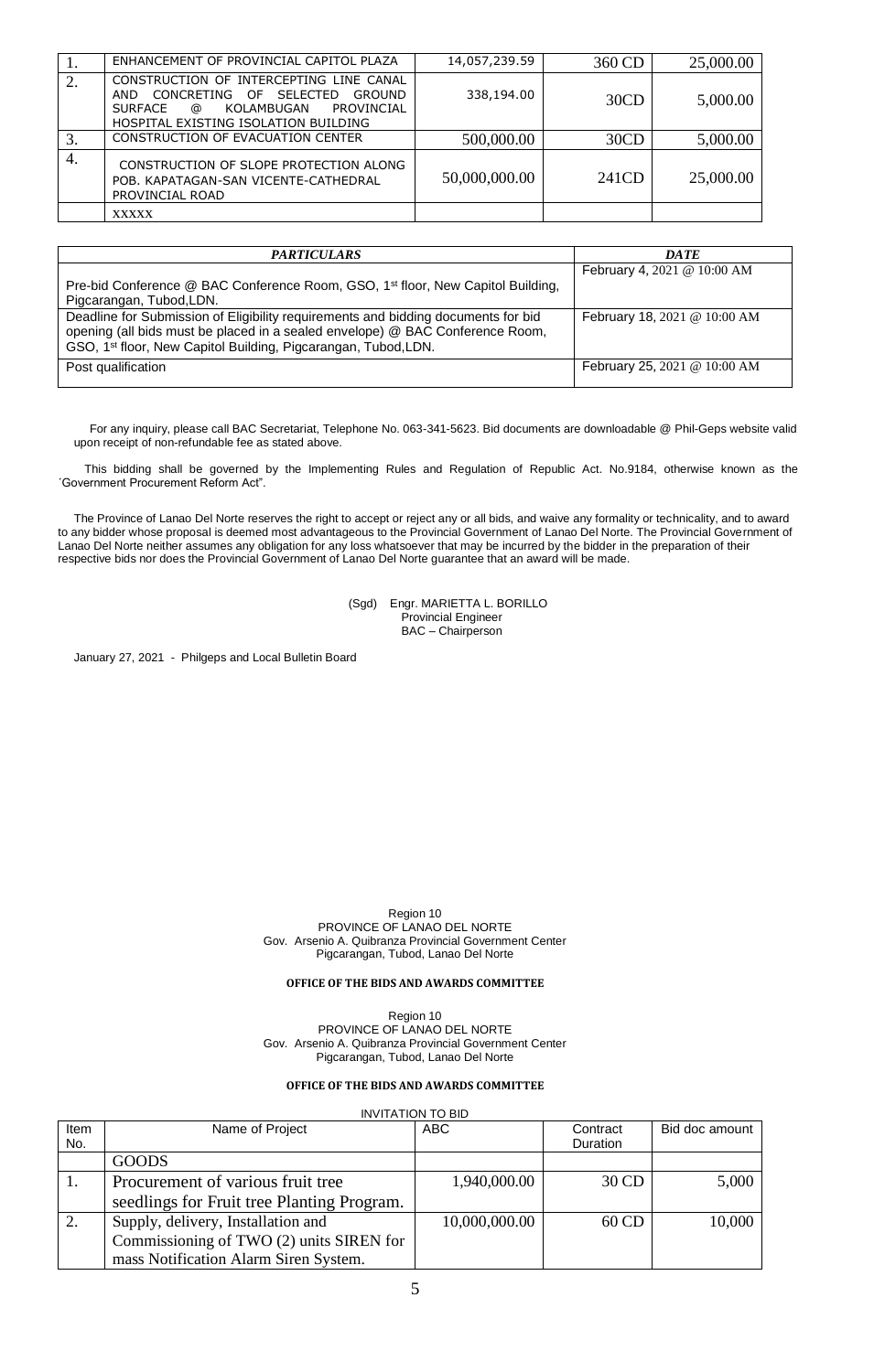| 3.             | Procurement of RT-PCR kit for Lanao Norte                                                                        | 6,998,670.00 | 30 CD | 10,000 |
|----------------|------------------------------------------------------------------------------------------------------------------|--------------|-------|--------|
|                | Covid Testing Laboratory.                                                                                        |              |       |        |
| 4.             | Procurement of Cacao Beans Processing Machine<br>for Provincial Agriculture Office.                              | 1,700,000.00 | 45CD  | 5,000  |
| 5.             | Procurement of diesel<br>for<br>Provincial<br>Fuel<br>Equipment and service vehicle for covid -19<br>activities. | 1,405,920.00 | 30CD  | 5,000  |
| 6.             | Procurement of diesel Fuel for heavy Equipment<br>and service vehicle of PEO for 3rd quarter of<br>2020.         | 1,252,368.00 | 30 CD | 5,000  |
| 7.             | Procurement of diesel Fuel for heavy Equipment<br>and service vehicle of PEO for 4th quarter of<br>2020.         | 1,284,480.00 | 30 CD | 5,000  |
|                | <b>INFRA</b>                                                                                                     |              |       |        |
| 1              | <b>Upgrading Of Miraic Provincial Corn</b><br>Center (Phase Ii-Construction Of Solar)<br>Dryer)                  | 5,279,587.00 | 60CD  | 10,000 |
| $\overline{2}$ | Installation Of One (1) Storey 2-Unit<br><b>Container Van Isolation Facility</b>                                 | 2,000,000.00 | 30 CD | 5,000  |

| <b>PARTICULARS</b>                                                                                                                                                                                                                               | <b>DATE</b>                  |  |
|--------------------------------------------------------------------------------------------------------------------------------------------------------------------------------------------------------------------------------------------------|------------------------------|--|
| Pre-bid Conference @ BAC Conference Room, GSO, 1 <sup>st</sup> floor, New Capitol Building,<br>Pigcarangan, Tubod, LDN.                                                                                                                          | January 21, 2021 @ 10:00 AM  |  |
| Deadline for Submission of Eligibility requirements and bidding documents for bid<br>opening (all bids must be placed in a sealed envelope) @ BAC Conference Room,<br>GSO, 1 <sup>st</sup> floor, New Capitol Building, Pigcarangan, Tubod, LDN. | February 4, 2021 @ 10:00 AM  |  |
| Post qualification                                                                                                                                                                                                                               | February 11, 2021 @ 10:00 AM |  |

For any inquiry, please call BAC Secretariat, Telephone No. 063-341-5623. Bid documents are downloadable @ Phil-Geps website valid upon receipt of non-refundable fee as stated above.

This bidding shall be governed by the Implementing Rules and Regulation of Republic Act. No.9184, otherwise known as the ´Government Procurement Reform Act".

The Province of Lanao Del Norte reserves the right to accept or reject any or all bids, and waive any formality or technicality, and to award to any bidder whose proposal is deemed most advantageous to the Provincial Government of Lanao Del Norte. The Provincial Government of Lanao Del Norte neither assumes any obligation for any loss whatsoever that may be incurred by the bidder in the preparation of their respective bids nor does the Provincial Government of Lanao Del Norte guarantee that an award will be made.

> (Sgd) Engr. MARIETTA L. BORILLO Provincial Engineer BAC – Chairperson

January 12, 2021 - Philgeps and Local Bulletin Board